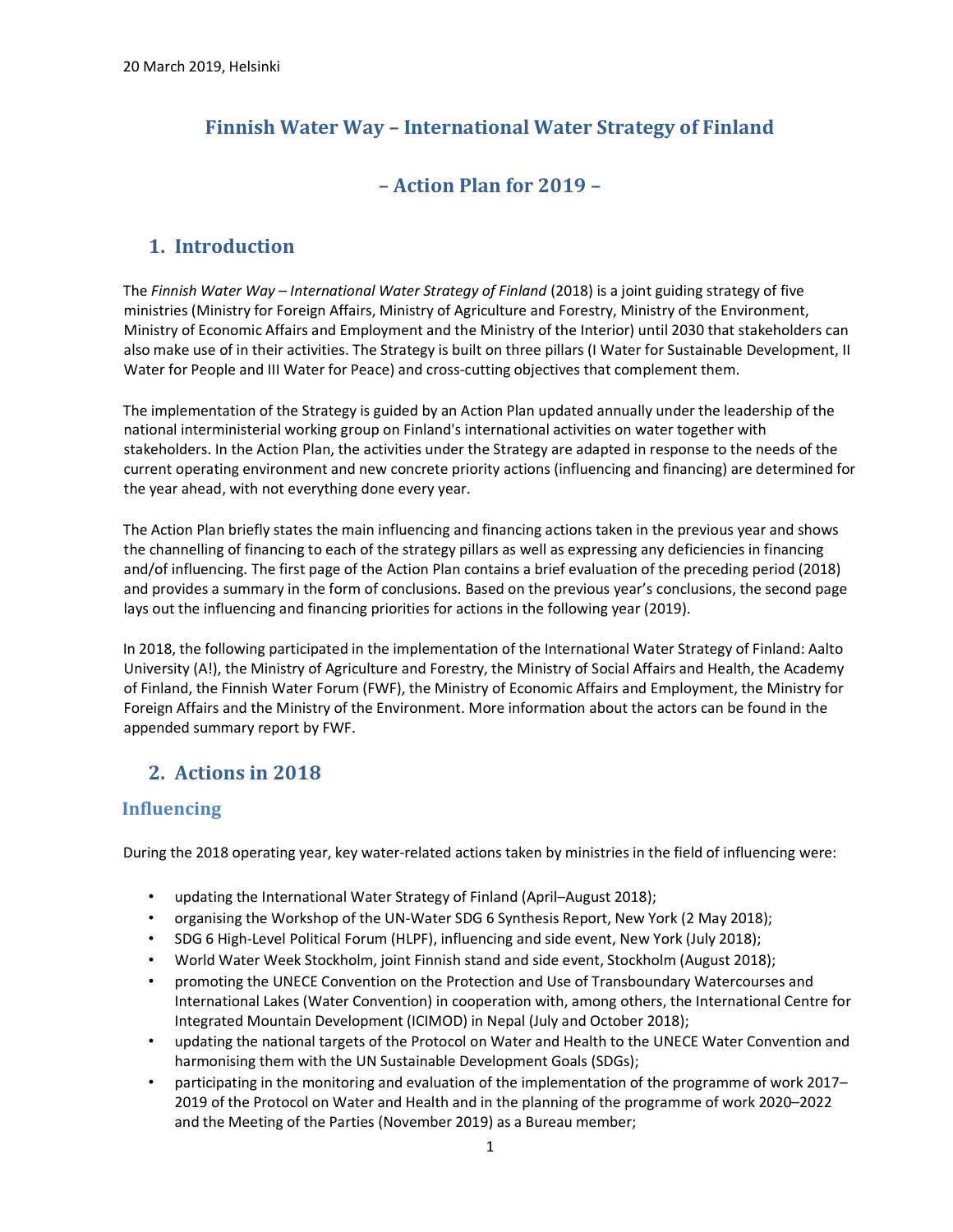- influencing the contents of the recasting of the Directive of the European Parliament and of the Council on the quality of water intended for human consumption (Drinking Water Directive);
- promoting the China Europe Water Platform (CEWP) and participating at a high level;
- promoting Water Architecture / International high-level conference on water;
- drafting and promoting the conclusions of the Council of the European Union on Water Diplomacy adopted on 19 November 2018;
- side event of the Session of the FAO Committee on Food Security (CFS) (October 2018).

During 2018, five ministries supported by Aalto University, the Finnish Environment Institute (SYKE) and the Finnish Water Forum (FWF) formulated the International Water Strategy of Finland 2018 published in three languages. The Strategy was received well at the publication events at the Dry Toilet Conference in Tampere, Finland, and the side event organised during the World Water Week in Stockholm, Sweden. Activities of public actors were coordinated actively by the national interministerial working group on Finland's international activities on water. In 2018, Finland played an active role in providing comments on the SDG Synthesis Report and the evaluation of the HLPF's SDG 6 evaluation. The Permanent Mission of Finland to the UN in particular participated very actively in the UN Group of Friends of Water and actively promoted Finland's objective for global water architecture. In addition, ministries exerted joint influence in promoting the UNECE Convention on the Protection and Use of Transboundary Watercourses and International Lakes (Water Convention) in contexts including the Meeting of the Parties and by providing expertise support to three regional events (Nepal, Peru and Vietnam). Finnish financing for the Water Convention and for the implementation of its Protocol on Water and Health was, however, declining strongly in 2018, particularly due to the significant cuts in development cooperation financing targeted at Central Asia. The implementation of the Protocol on Water and Health and the upcoming programme of work of the Water Convention were influenced as a member of the Protocol Bureau. A reform proposal concerning the national targets required by the Protocol was drawn up by a broadbased working group of four ministries and multiple stakeholders.

The internationalisation and exports of water-sector enterprises were supported by taking part in minister-led visits to countries including China and Vietnam. Ministries also provided the Finnish Water Forum (FWF) with support. During 2018, ministries and stakeholders strongly promoted the operationalisation of the Water for Peace pillar under the working title Water Diplomacy – proactive peace mediation. There was also a focus on influencing the contents of the EU Drinking Water Directive by, among other things, promoting taking the Protocol on Water and Health, and risk management relating to water intended for human consumption in accordance with the Water Safety Plan model of the World Health Organization (WHO), into account in the Directive.

In conclusion, influencing during 2018 was exceptionally active in relation to the resources available.

#### Financing

| Unit: euro    | <b>Water for Sustainable</b><br>Development: | <b>Water for People:</b> | <b>Water for Peace:</b> |
|---------------|----------------------------------------------|--------------------------|-------------------------|
| Ministries:   | 31,360,000                                   | 47,105,000               | 2,170,000               |
| Stakeholders: | 2,660,000                                    | 7,248,998                | 2,505,000               |
| Total:        | 34,020,000                                   | 54,353,998               | 4,675,000               |

Known financing for the implementation of the International Water Strategy of Finland for 2018–2030:

In conclusion, the actors' financing for the water sector is at a reasonable level.

During 2018, the downward trend of development financing was reversed and the annual amount stabilised at around EUR 15 million after four years of very sharp decline. Development financing is still targeted very strongly at rural water services and sanitation in three partner countries, Nepal, Ethiopia and Kenya.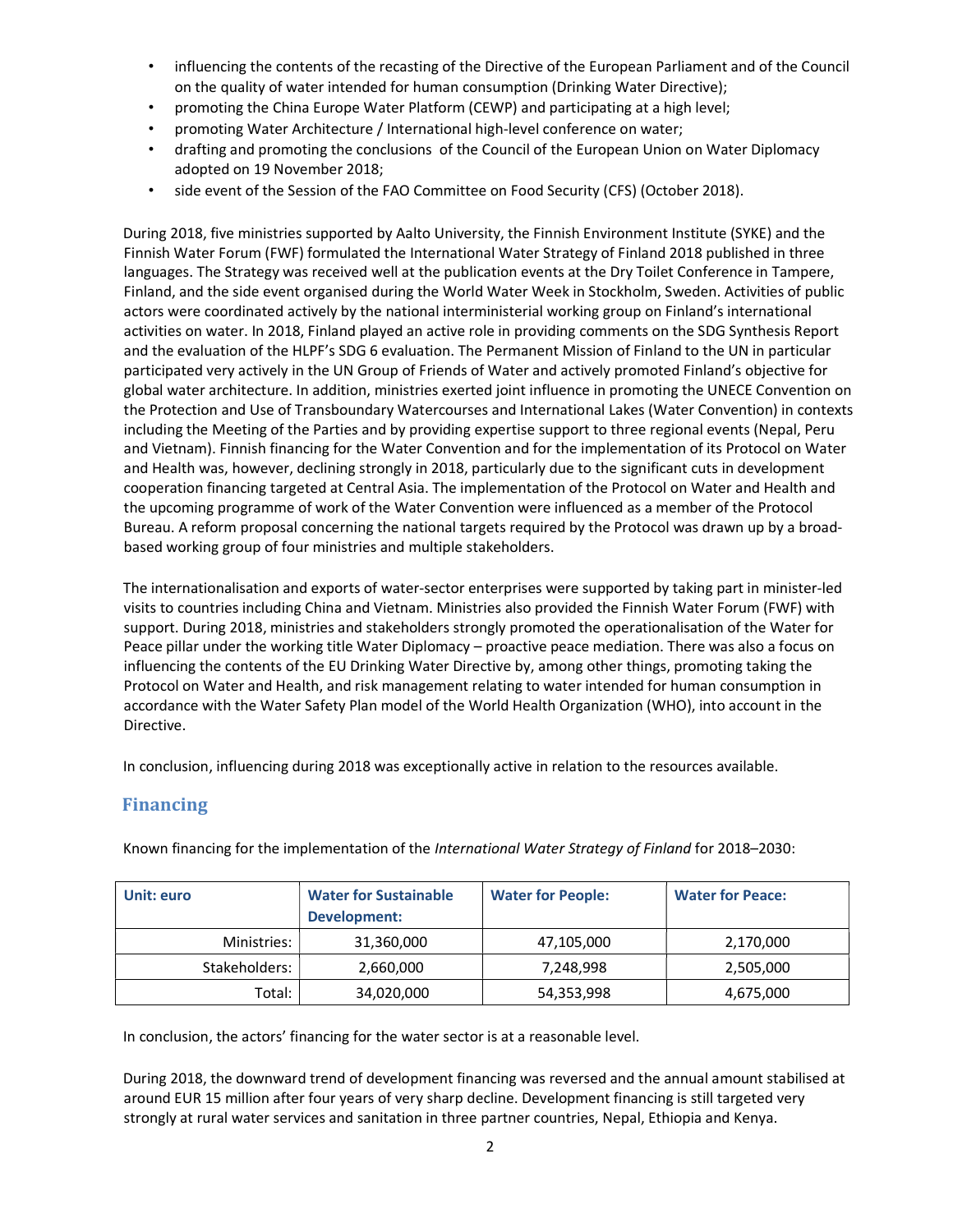The Government's Blue Bioeconomy key project and related measures were launched during 2018. In addition, a new call for proposals took place and the projects selected have also mostly been launched.

### 3. Actions in 2019

### Influencing

The key water-sector influencing priorities in 2019 can be divided into actions falling under the objectives of the International Water Strategy of Finland and more broadly into actions seeking to influence international water policy more broadly in Finland and elsewhere in the world.

Water for Sustainable Development:

- influencing the Government Report on Development Policy in accordance with the objectives of the Strategy;
- promoting sustainable development in a manner advancing, for example, sustainable water use or the circular economy;
- launching and developing cooperation with the UN Technology and Innovation Laboratory (UNTIL);
- participating in the Sitra World Circular Economy Forum and Water in Circular Economy 2019.

Water for People:

- including water and sanitation as one of the priorities of Finland's United Nations Human Rights Council (UNHRC) campaign;
- organising the WASH and Disability side event during World Water Week Stockholm 2019;
- updating the national targets of the Protocol on Water and Health;
- Meeting of the Parties to the Protocol on Water and Health in Serbia, 19–21 November;
- leading the trilogue negotiations (European Parliament, Council and Commission) as the EU Presidency.

Water for Peace:

- on the basis of the joint commissioned development policy study of Aalto University, the University of Eastern Finland and the Ministry for Foreign Affairs, seeking to find a continuum for water diplomacy work in selected geographic areas;
- the Ministry for Foreign Affairs (Unit for General Development Policy) will, in collaboration with UNICEF, organise a panel discussion themed on Water for Peace in conjunction with the informal joint meeting of the EU Working Party on Humanitarian Aid and Food Aid (COHAFA) and Working Party on Development Cooperation (CODEV), 15–16 July 2019;
- organising the Water Diplomacy side event during the World Water Week in Stockholm (Ministry of Agriculture and Forestry).

In addition to these, Finland will seek to influence the following entities:

- increasing international water-sector financing (actors mentioned in the Action Plan seeking to influence in their respective areas; for example, with the Ministry for Foreign Affairs influencing through the Government Programme);
- influencing the Government Programme in accordance with the objectives set by the Strategy;
- stabilising development financing at the current level and dividing activities more strategically between the pillars;
- influencing the contents of the EU water policy work programme (CIS) and evaluating the currency of legislation (streamlining);
- SDG 6 roadmap to mobilise investment;
- strengthening and operationalising the Water Stewardship Commitment;